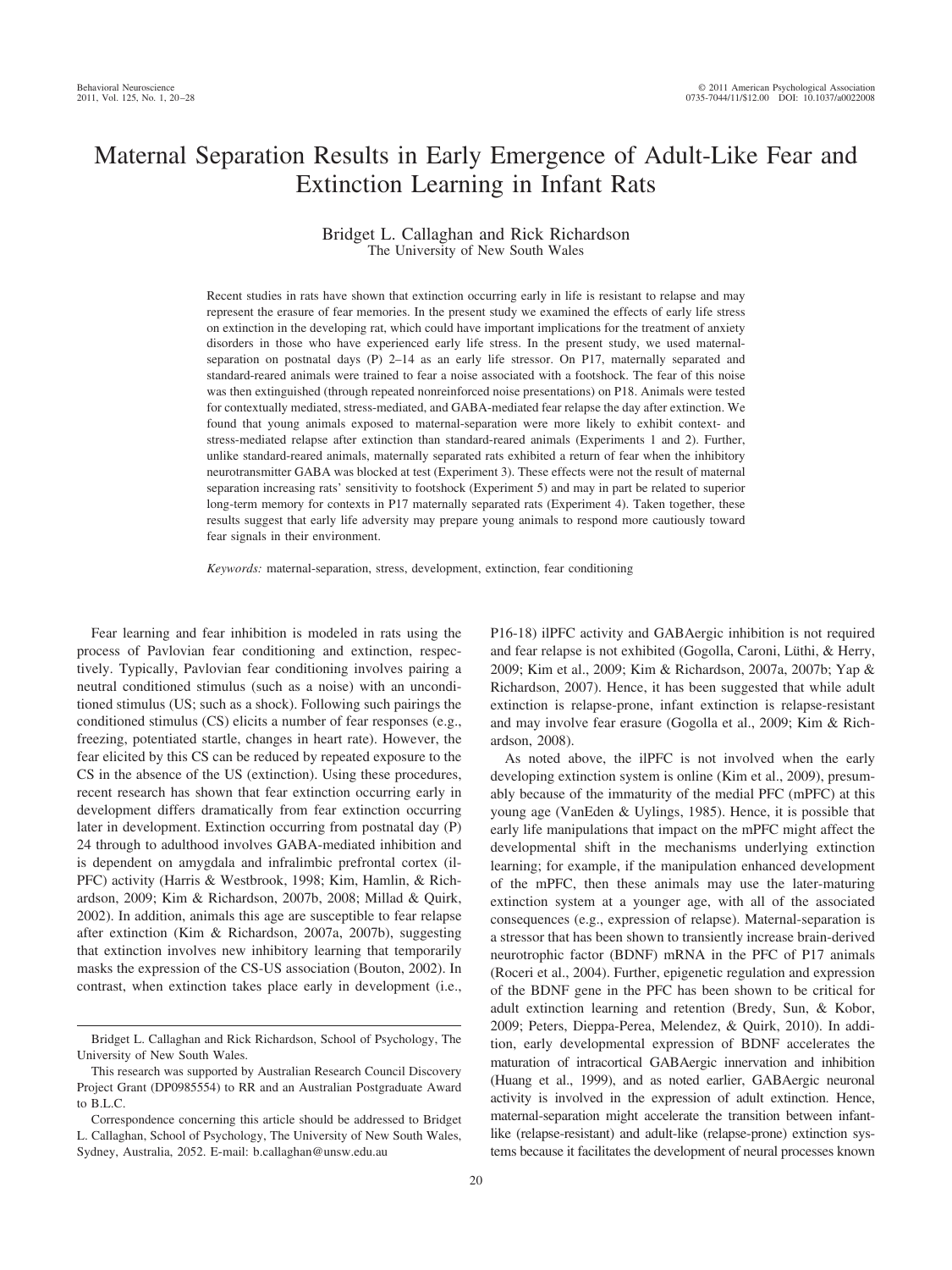to support adult-like extinction (e.g., BDNF and GABAergic activity in the PFC).

There have been several studies showing that rats exposed to stress in adulthood exhibit impaired extinction learning and/or extinction retention (Akirav & Maroun, 2007; Garcia, Spennato, Nilsson-Todd, Moreau, & Deschaux, 2008; Izqueirdo, Wellman, & Holmes, 2006; Manzanares, Isoardi, Carrer, & Molina, 2005; Miracle, Brace, Huyck, Singler, & Wellman, 2006). However, no studies to date have examined the effect of maternal-separation stress on extinction in infant rats. Of potential relevance though is the finding that stress administered early in life has been shown to accelerate developmental transitions in a fear learning paradigm. Specifically, P6-8 rats exhibit a paradoxical approach response to an odor that has been paired with shock but by P10-12 the response to a shock-paired odor switches to avoidance (Camp & Rudy, 1988; Raineki, Moriceau, & Sullivan, 2010). However, P8 rats precociously exhibit avoidance of an odor paired with shock if they were raised by a stressed mother, or were given a corticosterone (CORT) injection before test (Moriceau, Wilson, Levine, & Sullivan, 2006; Raineki et al., 2010). Thus, early life stress accelerates the transition between infant-like and adult-like responses to an odor paired with shock. Because stress has been shown to lead to an early developmental transition in odor-shock fear learning and because maternal separation has been shown to affect neural functions that support extinction learning in adult rats (Moriceau et al., 2006; Roceri et al., 2004), we asked whether maternalseparation stress would lead to the emergence of adult-like extinction learning early in development.

## **General Method**

#### **Subjects**

Experimentally naive Sprague-Dawley derived rats, bred and housed at the School of Psychology, The University of New South Wales, were used. All experiments began when rats were 17 days of age. The day of birth was designated as P0. Only males were used, and no more than one rat per litter was used per group. Rats were housed with their mother and littermates in plastic boxes (24.5 cm long  $\times$  37 cm wide  $\times$  27 cm high) covered by a wire lid, and food and water were available ad libitum. Animals were maintained on a 12-hr light– dark cycle (lights on at 7:00 a.m.) and all behavioral testing was carried out between 8:00 a.m. and 12:00 p.m. All animals were treated according to the principals of animal care and use outlined in the *Australian Code of Practice for the Care and Use of Animals for Scientific Purposes* (7th ed., 2004), and all procedures were approved by the Animal Care and Ethics Committee at The University of New South Wales.

# **Maternal Separation**

During maternal separation (MS; P2-14) all pups were removed from the home cage, weighed, and placed in an incubator for 3 hrs (starting between 9:00 a.m. and 12:00 p.m.). The ambient temperature of the incubator was maintained between 27 and 30 °C. Three centimeters of bedding was placed in the incubator so that animals could burrow down for additional warmth if required. Standardreared (SR) animals were briefly removed from the home-cage and weighed every day during the maternal-separation period, that is,

from P2–14. There were no differences in weight between maternally separated and standard-reared animals at the end of the maternal separation period (i.e., at P14),  $t_{68} = -.58$ ,  $p = .57$ .

### **Drug Injections**

Rats in Experiment 3 were injected subcutaneously (nape of the neck) with the GABAa partial inverse agonist FG7142 (10 mg/kg) or vehicle 10 min before testing. Injections were given at a volume of 2 ml/kg. FG7142 was suspended in 0.9% wt/vol sterile saline with one drop of Tween 80 added per 5 ml of saline. Saline with Tween added was used for the vehicle injections.

## **Apparatus**

In Experiments 1–3, two types of chambers were used to provide different contexts. One type was a set of two identical chambers that were rectangular (13.5 cm long  $\times$  9 cm wide  $\times$  9 cm high), with the front wall, rear wall and ceiling constructed of clear Plexiglas. The floor and side walls consisted of stainless steel rods set 1 cm apart. Two high-frequency speakers were located 8 cm from either side of the chamber. A custom built constantcurrent shock generator could deliver shock to the floor of each chamber as required. Each chamber was housed within a separate wood cabinet so that external noise and visual stimulation were minimized. A red light-emitting diode (LED) located on the cabinet door was the sole source of illumination in these chambers. A low, constant background noise (50 dB, measured by a TENMA sound level meter, Type 72– 860) was produced by ventilation fans located within the cabinet. These chambers were wiped with tap water after each experimental session. The second type was a set of two identical chambers that were rectangular (30 cm long  $\times$  30 cm wide  $\times$  23 cm high) and wholly constructed of Plexiglas, with the exception of the grid floor that was the same as in the first set of chambers. All the walls were transparent, except for the two side walls that consisted of vertical black and white stripes (5 cm each). Two high frequency speakers were mounted on the ceiling of each of these chambers. Each of the chambers was housed in a separate wood cabinet so that external noise and visual stimulation was minimized. A white LED and a red LED located on the cabinet door were the sole sources of illumination in these chambers. A low constant background noise (48 dB) was produced by the ventilation fans in the cabinet. Thus, the two sets of contexts differed primarily in their size and their visual features. The CS was a white noise; noise level in the chamber was increased by 8 dB when the CS was presented. A computer controlled all presentations of the CS and the footshock US (except for Experiments 4 and 5 where the footshock US was under experimenter control). The software and hardware used were developed at The University of New South Wales.

In Experiments 1 and 2, these two sets of experimental chambers were counterbalanced. In Experiment 3, all training occurred in the first type of chamber and testing always occurred in the second type. In Experiment 4, training and testing occurred in the second type of chamber. In Experiment 5, the first type of chamber was used.

## **Scoring, Exclusions, and Statistics**

Freezing was scored by a time sampling procedure whereby each rat was scored every 3 s as freezing or not freezing. Freezing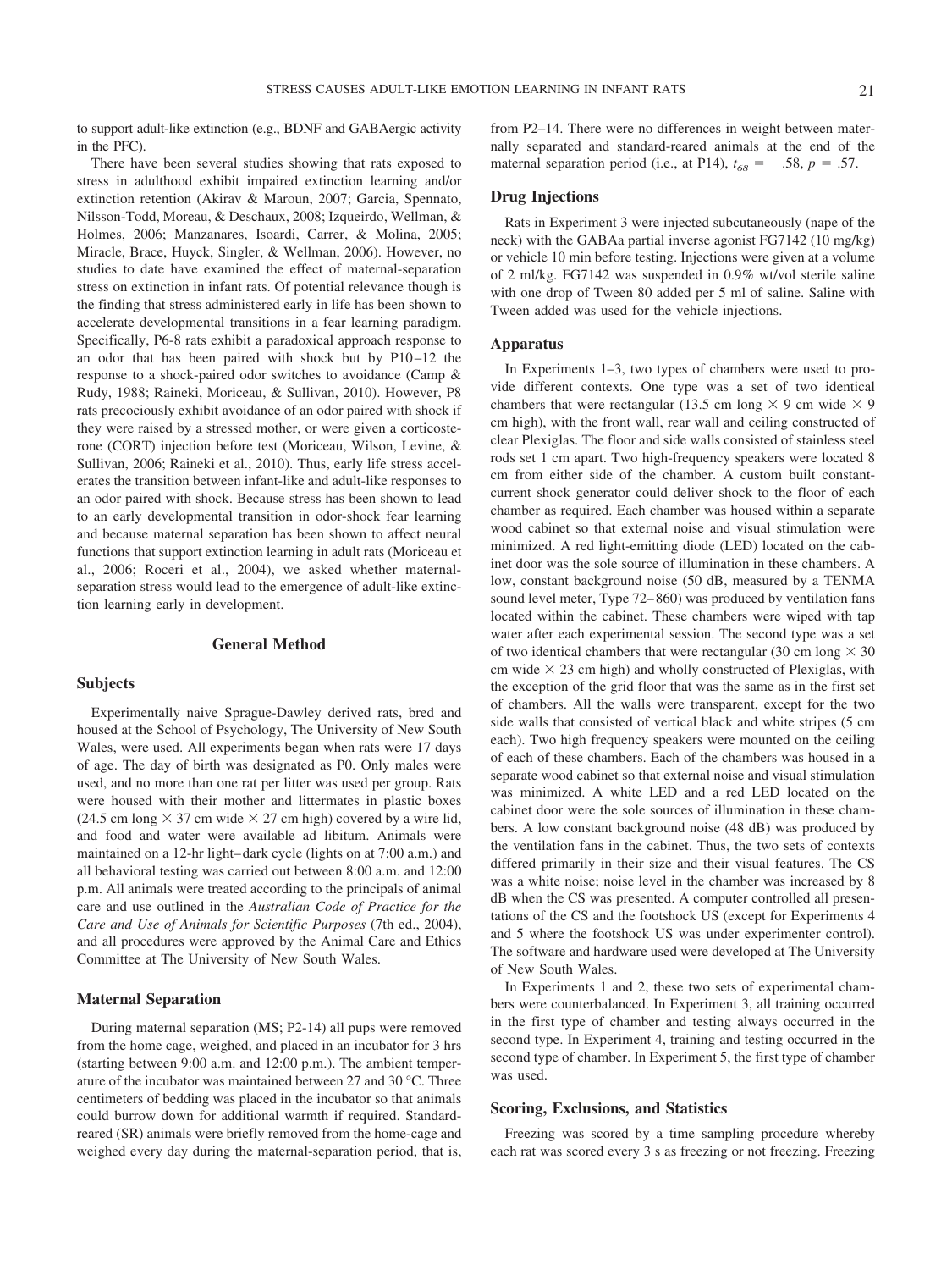was defined as the absence of all movement except that required for respiration (Fanselow, 1980). These observations were then converted into a percentage score to indicate the proportion of total observations scored as freezing. A second observer, unaware of the experimental condition of each rat, scored a random sample (30%) of all rats tested. The interrater reliability was very high across all experiments ( $rs = .92$  to .99).

Whenever a mixed-design ANOVA was used, if the assumption of sphericity was violated, Greenhouse-Geisser adjusted *p* values and nominal *df* are reported.

In Experiments 1 and 2 significant differences in pre-CS freezing at test were detected (see Table 1 for pre-CS means at test for Experiments 1–3, and group sizes in all experiments). Because of the differences in pre-CS freezing in Experiments 1 and 2, CSelicited freezing during test in those experiments were analyzed with ANCOVA using pre-CS freezing as a covariate. The same results were obtained, however, whether the data were analyzed with ANOVA or ANCOVA. For all analyses, a  $p$  value of  $\leq 0.05$ was considered statistically significant.

Because CS-elicited freezing is difficult to detect when rats display high levels of pre-CS freezing, any rat that exhibited 60% pre-CS freezing was excluded from the final analysis. Additionally, rats that were statistical outliers at test (i.e.,  $>$  3 *SD* away from the group mean) were excluded from subsequent analysis. This resulted in the following exclusions: in Experiment 1, 1 rat from Group MS-same, 1 rat from Group SR-same, and 2 rats from Group SR-different; in Experiment 2, 1 rat from Group MS-remind, 5 rats from Group SR-remind, and 2 rats from Group

### Table 1

*Group Ns and Mean (SEM) Levels of Pre-CS Freezing at Test for Maternally-Separated (MS) and Standard-Reared (SR) Groups in Experiment 1 (Renewal of Extinguished Fear), Experiment 2 (Reinstatement of Extinguished Fear), and Experiment 3 (GABA Involvement in Extinction Expression). Groups Sizes for Experiment 4 (Contextual Fear Conditioning) and Experiment 5 (Shock Sensitivity) Are Also Provided*

| Experiment       | Groups                | $\boldsymbol{n}$ | Pre-CS freezing %    |
|------------------|-----------------------|------------------|----------------------|
| 1 <sup>a</sup>   | MS-same               | 11               | $3.18 (\pm 2.48)$    |
|                  | MS-different          | 11               | $15.91 (\pm 5.14)$   |
|                  | SR-same               | 8                | .63 $(\pm .67)$      |
|                  | SR-different          | 10               | 10(.14.44)           |
| $2^{\mathrm{a}}$ | MS-remind             | 10               | 22.93 $(\pm 5.47)$   |
|                  | MS-no remind          | 11               | 5.89 $(\pm 1.85)$    |
|                  | MS-not trained remind | 10               | $3.5 (\pm 1.58)$     |
|                  | SR-remind             | 7                | $16.79 \ (\pm 7.14)$ |
|                  | SR-no remind          | 12               | 11.88 $(\pm 4.23)$   |
|                  | SR-not trained remind | 10               | $12.5 (\pm 5.34)$    |
| $\mathcal{E}$    | <b>MS-FG7142</b>      | 12               | 4.15 $(\pm 2.64)$    |
|                  | MS-veh                | 11               | .91 $(\pm .95)$      |
|                  | SR-FG7142             | 9                | $.56 \, (\pm .59)$   |
|                  | SR-veh                | 9                | $.56 \, (\pm .59)$   |
| $\overline{4}$   | MS-1 shock            | 12               | N/A                  |
|                  | MS-3 shocks           | 12               |                      |
|                  | SR-1shock             | 10               |                      |
|                  | SR-3 shocks           | 12               |                      |
| 5                | МS                    | 6                | N/A                  |
|                  | SR                    | 6                |                      |

<sup>a</sup> Indicates a significant difference between groups in baseline levels of freezing.

SR-not trained remind; in Experiment 3, 1 rat from Group SR-FG7142 and 1 rat from Group SR-Veh; in Experiment 4, 1 rat from Group SR-one shock. In Experiment 2, because of the large number of high baseline freezing exclusions in Group SR-remind, the data were also analyzed without exclusions using ANCOVA with pre-CS freezing as a covariate; there were no differences in the outcome of the analysis when high pre-CS freezing rats were excluded compared to when they were not. However, to ensure that only CS-elicited freezing was measured at test, and to maintain consistency with the other experiments, the reported analysis of Experiment 2 excludes the rats with high baseline freezing.

#### **Experiment 1**

Recent reports have shown that, unlike adult rats, the extinction of learned fear in P17 rats is not alleviated when animals are tested in a different context to extinction training (e.g., Gogolla et al., 2009; Kim & Richardson, 2007b; Yap & Richardson, 2007). However, early life stress has been shown to accelerate the transition between other developmental learning systems (i.e., between odor attachment/avoidance learning systems; Raineki et al., 2010). Therefore, in Experiment 1 we examined whether maternal separation would cause P17 rats to prematurely shift to the adult, relapse-prone, extinction system.

# **Method**

The design was a  $2 \times 2$  factorial, with the first factor referring to rearing condition (maternal-separation or standard-rearing) and the second referring to the context in which the animal was tested (same or different to the extinction training context). On Day 1, animals were placed in context A, and after a 2-min adaptation period, a white noise CS (8 dB above background) was presented for 10 s. The shock US (0.6 mA, 1 s) was administered during the last second of the CS. The intertrial interval (ITI) ranged from 85 to 135 s with a mean of 110 s. Six pairings of the CS and the US were given. Thirty to 60 s after the last pairing, rats were returned to their home cages. On Day 2, the animals were placed in context B and after a 2 min adaptation period presented with 30 nonreinforced presentations of the 10 s CS with a 10 s ITI. The extinction session was 12 min in duration and 30–60 s after the last CS presentation, animals were returned to their home cages. The following day, at test, the animals were placed in either the same context (B) or a different context (A) to extinction training and their baseline level of freezing in the absence of the CS was recorded for 1 min. The CS was then presented and freezing was recorded for 2 min. All test sessions were recorded.

# **Results and Discussion**

CS-elicited freezing during the 5 blocks of extinction training (each block is comprised of 6 CSs) is presented in Figure 1a. As can be seen, freezing decreased across blocks,  $F_{4, 144} = 44.56$ ,  $p <$ .0001. There was no main effect of rearing condition or testing context on within-session extinction and there were no significant interactions, largest  $F = 1.9$ ,  $p = .13$ . Hence, rearing condition did not influence level of conditioned fear or the rate of extinction.

CS-elicited freezing at test is shown in Figure 1b. Standardreared animals exhibited low levels of freezing at test regardless of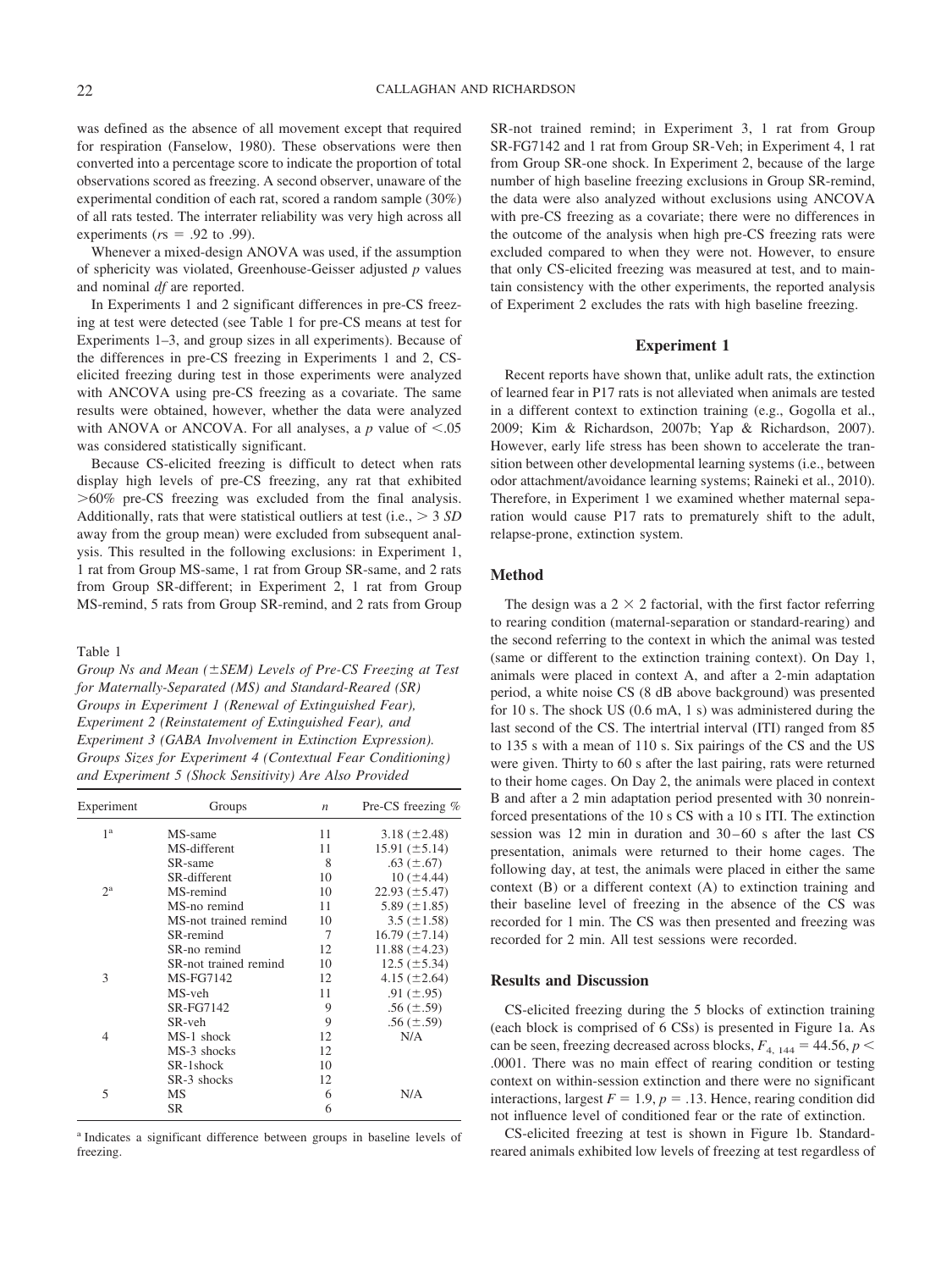

*Figure 1.* (a) Mean ( $\pm$  SEM) levels of CS-elicited freezing during 5 blocks (6 CS presentations in each block) of extinction training in maternally separated (MS; open-circles) and standard-reared (SR; closed-squares) rats. Regardless of rearing condition rats showed high levels of freezing at the start of extinction that decreased across blocks. (b) Mean ( $\pm$ SEM) levels of CS-elicited freezing in maternally separated (MS) and standard-reared (SR) rats tested in the same (white bars) or different (black bars) context as extinction training. High levels of fear are present in the maternally separated rats tested in a different context to extinction training.

the context (same or different to the extinction context). In contrast, levels of freezing differed according to testing context in the maternally separated animals, with those tested in a different context to extinction training exhibiting much higher levels of freezing compared to those tested in the same context as extinction training. In other words, maternally separated (MS) rats exhibited renewal at P17. The statistics confirmed this description of the data; there was a significant main effect of rearing condition,  $F_{1, 35} = 4.66, p < .05$ , and of test context,  $F_{1, 35} = 10.10, p < .01$ , as well as a significant rearing condition-by-test context interaction,  $F_{1, 35} = 4.77$ ,  $p < .04$ . Pairwise comparisons showed that the MS group tested in the different context to extinction was freezing more than the MS group tested in the same context  $(t_{20} = -5.3,$  $p < .0001$ ) whereas the standard-reared (SR) animals showed low and similar freezing levels regardless of the testing context ( $t_{16}$  =  $-1.4, p = .18$ .

In Experiment 1 we replicated past findings showing that standard-reared P17 rats do not exhibit the renewal effect (Kim & Richardson, 2007b; Yap & Richardson, 2007). Further, and more importantly, we demonstrated that rearing animals under maternalseparation conditions resulted in the early emergence of the renewal effect. This was not because of maternal separation increasing levels of learned fear or impairing within-session extinction learning as the rearing condition of the animal did not affect those measures. This experiment is the first to demonstrate that early life stress affects relapse of extinguished fear in infant rats.

## **Experiment 2**

The results of Experiment 1 suggest that maternal separation caused an early transition from the infant "erasure" extinction system to the mature "new learning" extinction system. Experiment 2 aimed to determine whether additional behaviors indicative of "new learning" during extinction are present in P17 maternally separated rats. In particular, in Experiment 2 we tested the hypothesis that maternally separated P17 rats, but not standard-reared P17 rats, would exhibit a return in fear after a postextinction stressor (i.e., they would exhibit reinstatement of extinguished fear).

#### **Method**

The design was a  $2 \times 3$  factorial, with the first factor referring to rearing condition (maternal-separation or standard-rearing) and the second factor referring to the experimental condition (reminder group, no-reminder group, or not-trained reminder group). As in Experiment 1, animals in groups *reminder* and *no-reminder* were conditioned on P17 in context A and extinguished the following day in context B. Animals in group *not-trained reminder* were exposed to the two contexts for equivalent periods of time without being exposed to the CS or the US. The day after extinction training animals in groups *reminder* and *not-trained reminder* were placed in context B for 2 min and then given a reinstating footshock (0.4 mA, 1 s). Thirty to 60 s after the footshock animals were returned to their home cage. Animals in group *no-reminder* were exposed to the context for the same amount of time but did not receive a reinstating footshock. Twenty-four hours later all animals were tested for their fear of the CS in context B. The testing procedure was the same as that in Experiment 1.

# **Results and Discussion**

As in Experiment 1, CS-elicited freezing decreased across blocks of extinction trials,  $F_{4, 144} = 42.55, p < .0001$ , as shown in Figure 2a. There was no main effect of rearing condition or testing context on within-session extinction and there were no significant interactions, largest  $F = 1.49$ ,  $p = .23$ .

CS-elicited freezing at test is shown in Figure 2b. As can be seen, standard-reared animals exhibited low levels of freezing at test, regardless of which group they were in. Conversely, freezing in maternally separated rats differed according to group. Specifically, maternally separated rats given the reminder treatment exhibited high levels of freezing to the CS compared to MS rats not given the reminder treatment. This increase in freezing was not because of the pretest shock per se as untrained rats given the pretest shock, in both rearing conditions, exhibited low levels of freezing. In other words, the maternally separated rats exhibited clear reinstatement of extinguished fear after a postextinction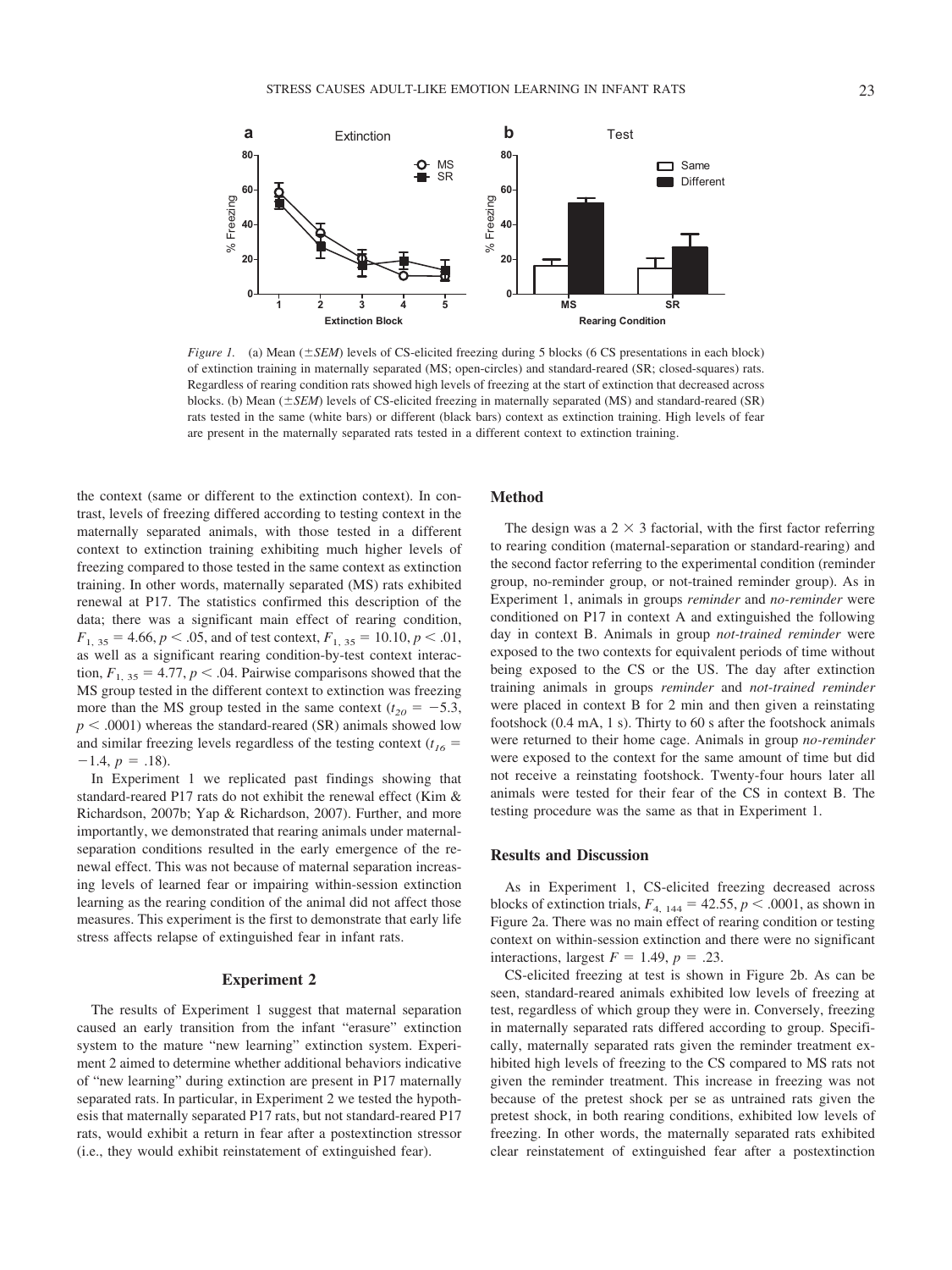

*Figure 2.* (a) Mean ( $\pm$  SEM) levels of CS-elicited freezing during 5 blocks (6 CS presentations in each block) of extinction training in maternally separated (MS; open-circles) and standard-reared (SR; closed-squares) rats. Regardless of rearing condition rats showed high levels of freezing at the start of extinction that decreased across blocks. (b) Mean ( $\pm$ SEM) levels of CS-elicited freezing in maternally separated (MS) and standard-reared rats (SR). There were three groups in each rearing condition: rats trained and given a postextinction reminder (white bars), rats trained and not given a reminder (black bars), and rats not trained but given the reminder (striped bars). The highest level of fear was observed in the maternally separated rats given the reminder footshock the day before test.

reminder shock whereas standard-reared animals did not. The statistics supported this description of the data. There was a significant main effect of group,  $F_{2, 53} = 18.05, p < .0001$ , and a significant rearing condition-by-group interaction,  $F_{2, 53} = 8.52$ , *p* .01. Pairwise comparisons showed that group *MS-remind* displayed higher levels of freezing than group *MS-no remind*,  $t_{19} = 5.69, p < .0001$ , and group *MS-not trained remind*,  $t_{18} =$ 9.38,  $p < .0001$ . There was no difference in freezing levels between groups *SR-remind* and *SR-no remind*,  $t_{17} = -.09$ ,  $p =$ .93, or *SR-remind* and *SR-not trained remind*,  $t_{15} = 1.71$ ,  $p = .11$ .

In Experiment 2 we replicated past findings demonstrating that standard-reared P17 animals do not exhibit reinstatement of extinguished fear (Kim & Richardson, 2007a). However, the finding of interest was that reinstatement of extinguished fear did occur after a postextinction footshock stress if animals had been exposed to maternal separation early in development. These data are consistent with the findings from Experiment 1 that showed that maternally separated animals also exhibit renewal of extinguished fear at P17. Hence, it appears that depriving animals of maternal care early in development results in the early emergence of adult-like extinction learning, which leads to a greater propensity for relapse of extinguished fear at P17.

## **Experiment 3**

Consistent with past research, Experiments 1 and 2 showed that context- and stress-mediated relapse was not observed after extinction in P17 standard-reared rats. Further, and more importantly, these experiments demonstrated that maternally separated P17 rats exhibited context- and stress-mediated relapse after extinction training. In other words, maternally separated animals exhibited adult-like extinction at an earlier stage of development. Thus, in Experiment 3 we examined whether a neurotransmitter system involved in adult extinction, namely the GABAergic system, would also be involved in extinction at P17 after maternalseparation.

In adult rats, the expression of extinction is thought to involve an active process of GABA-mediated fear inhibition. Hence, when GABAergic inhibition is reduced at test, via an injection of the GABA<sub>A</sub> partial inverse agonist FG7142, animals return to a fearful state; that is, extinction is not expressed (Harris & Westbrook, 1998). A pretest injection of FG7142 has been shown to have no effect on fear relapse in P17 rats (Kim & Richardson, 2007b). This experiment examined whether pretest administration of FG7142 caused a return of fear in P17 rats if they had been exposed to maternal-separation early in life.

# **Method**

The design was a  $2 \times 2$  factorial, with the first factor referring to rearing condition (maternal-separation or standard-rearing) and the second referring to the drug administered at test (FG7142 or Vehicle). As in Experiment 1, all rats were trained on P17 and were extinguished for their fear of the CS the following day. Testing occurred 24 hr later, in the same context as extinction training. Ten minutes before the test, half the animals from each rearing condition were injected with the GABA partial inverse agonist FG7142. The remaining animals from each rearing condition were injected with vehicle.

#### **Results and Discussion**

As in Experiments 1 and 2, CS-elicited freezing decreased across the 5 extinction blocks,  $F_{4, 148} = 57.99$ ,  $p < .0001$ , as shown in Figure 3a. No other main effects or interactions were significant (largest  $F = 1.16$ ,  $p = .33$ ). Thus, again, rearing condition had no effect on the level of conditioned fear or the rate of extinction.

There was a differential effect of the drug on CS-elicited freezing at test depending on the rearing condition of the animal. Specifically, maternally separated rats given FG7142 before test exhibited much higher levels of CS-elicited freezing than the maternally separated animals that were given Vehicle before test.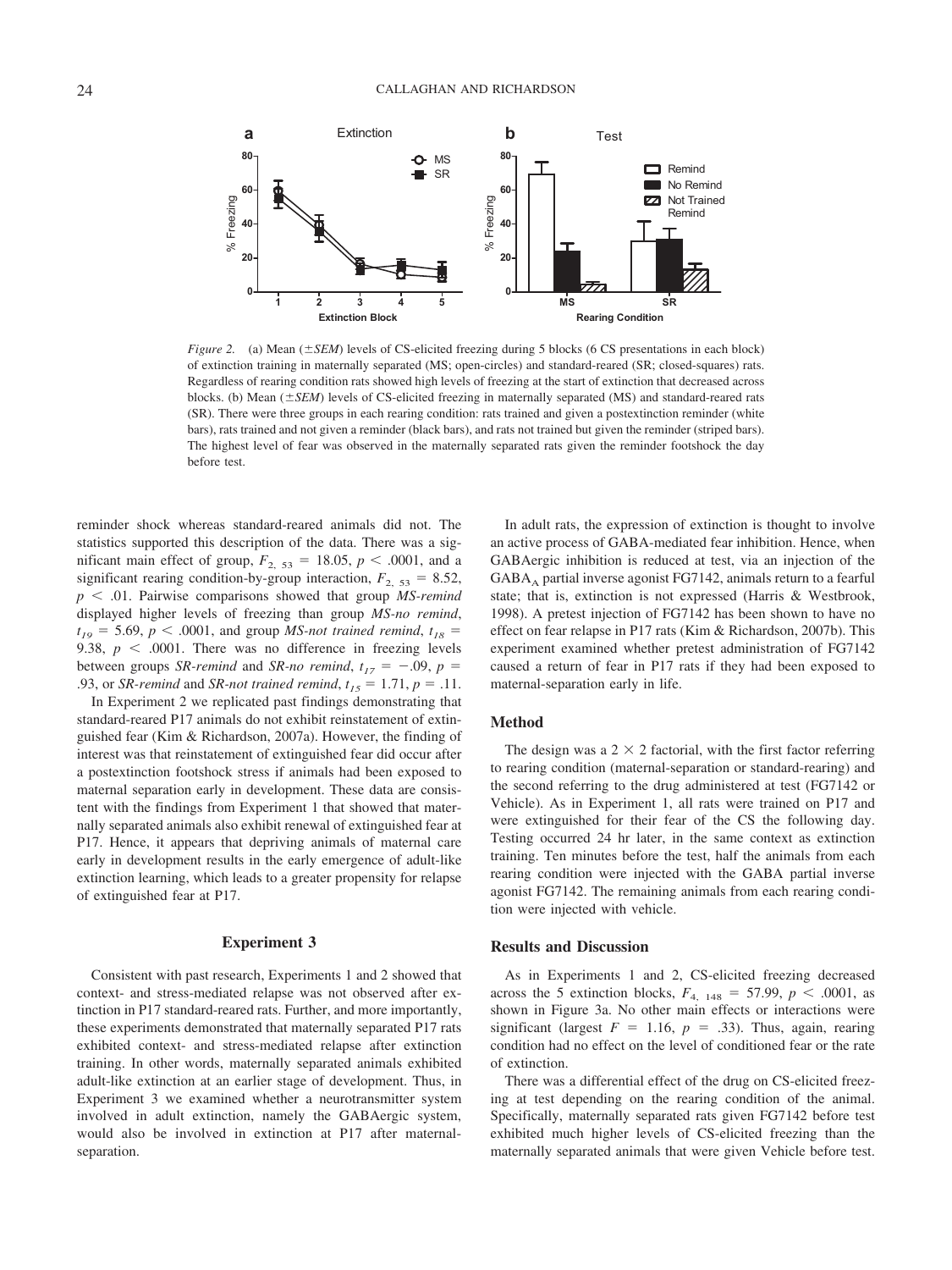



*Figure 3.* (a) Mean ( $\pm$ *SEM*) levels of CS-elicited freezing during 5 blocks (6 CS presentations in each block) of extinction training in maternally separated (MS; open-circles) and standard-reared (SR; closed-squares) rats. Regardless of rearing condition rats showed high levels of freezing at the start of extinction that decreased across blocks. Figure 3. (b) Mean ( $\pm$ SEM) levels of CS-elicited freezing at test in maternally separated (MS) and standard-reared (SR) rats given the GABA<sub>a</sub> partial inverse agonist FG7142 (black bars) or vehicle (white bars) 10 min before test.

In contrast, there was no difference in freezing levels between the SR animals that were given FG7142 or Vehicle before test. In other words, GABAergic inhibition was involved in the expression of extinction at P17 only in the maternally separated animals. The statistics confirmed this description of the data. There was a significant main effect of rearing condition,  $F_{1, 37} = 13.95$ ,  $p <$ .01, of test drug,  $F_{1, 37} = 5.06$ ,  $p < .04$ , and a significant rearing condition-by-test drug interaction,  $F_{1, 37} = 8.05, p < .01$  (Figure 3b). Post hoc *t*-tests showed that FG7142 resulted in higher freezing levels at test than did Vehicle injection in the maternally separated animals,  $t_{21} = 3.27$ ,  $p < .01$ , but not in the standardreared animals,  $t_{16} = -.56, p = .59$ .

In Experiment 3 we replicated past research showing that FG7142 administration has no effect on CS-elicited freezing after extinction in standard-reared P17 animals (Kim & Richardson, 2007b). Further, and more importantly, we also demonstrated that injection of FG7142 enhanced CS-elicited freezing after extinction in maternally separated rats. These data suggest that GABAergic inhibition is involved in the expression of extinction at P17 only in animals that had been exposed to a stressful rearing environment. Taken together, the results from Experiments 1–3 provide clear evidence that maternal-separation leads to a fundamental change in the system supporting extinction early in development. More specifically, after maternal-separation, P17 rats exhibit adult-like extinction learning.

#### **Experiment 4**

Given that maternally separated P17 animals show more adultlike extinction than standard-reared animals of the same age, it is possible that other forms of learning in P17 rats are more adult-like after maternal separation. For example, relative to adult animals, P17 rats exhibit impaired formation of long-term memory (LTM) for a simple context-shock association (Rudy, 1993). In Experiments 1 and 2, P17 animals that were exposed to maternal separation were able to use contextual information in a sophisticated way to modulate the expression of extinction memories. Hence, it was hypothesized that maternal separation would also enhance the ability of P17 rats to remember simple context-shock associations.

# **Method**

The design was a  $2 \times 2$  factorial, with the first factor referring to rearing condition (maternal-separation or standard-rearing) and the second referring to the number of training shocks (one or three). On Day 1, P17 rats were placed in the training context and after 2 min given either 1 or 3 footshocks spaced 30 s apart. Ten seconds after the last footshock animals were returned to their home cages. At test, 24 hr later, rats were placed in the same context and their freezing was scored for 3 min.

## **Results and Discussion**

Animals given one shock in the context exhibited low freezing levels at test the following day, regardless of rearing condition. However, when the number of footshocks was increased to three, rats in both groups showed an increase in context freezing. This increase was much larger in the maternally separated animals. The statistics confirmed this description of the data. There was a significant main effect of rearing condition,  $F_{1, 42} = 8.51, p < .01$ , and of number of footshocks,  $F_{1, 42} = 31.38, p < .0001$ . Further, there was a significant rearing condition-by-number of footshocks interaction,  $F_{1, 42} = 8.84$ ,  $p < .01$  (see Figure 4). Pairwise comparisons showed that the maternally separated animals exhibited greater context fear than standard-reared animals after 3 footshocks,  $t_{22} = 3.24$ ,  $p < .01$ , but not after 1 footshock,  $t_{20} =$  $-.09, p = .93.$ 

In Experiment 4, we replicated the finding that standard-reared P17 rats exhibit poor LTM for simple context-shock associations (Rudy, 1993). However, we showed that LTM for context-shock associations was enhanced after maternal-separation rearing. Interestingly, the facilitative effect of maternal-separation on context learning was only apparent when animals received multiple footshocks in the context. This could indicate that a basal level of learning needs to be expressed in standard-reared rats before the augmenting effects of maternal-separation on LTM for contexts can be detected. Alternatively, it may be the case that the parameters were not sensitive enough to detect a difference between maternally separated and standard-reared animals after a single footshock.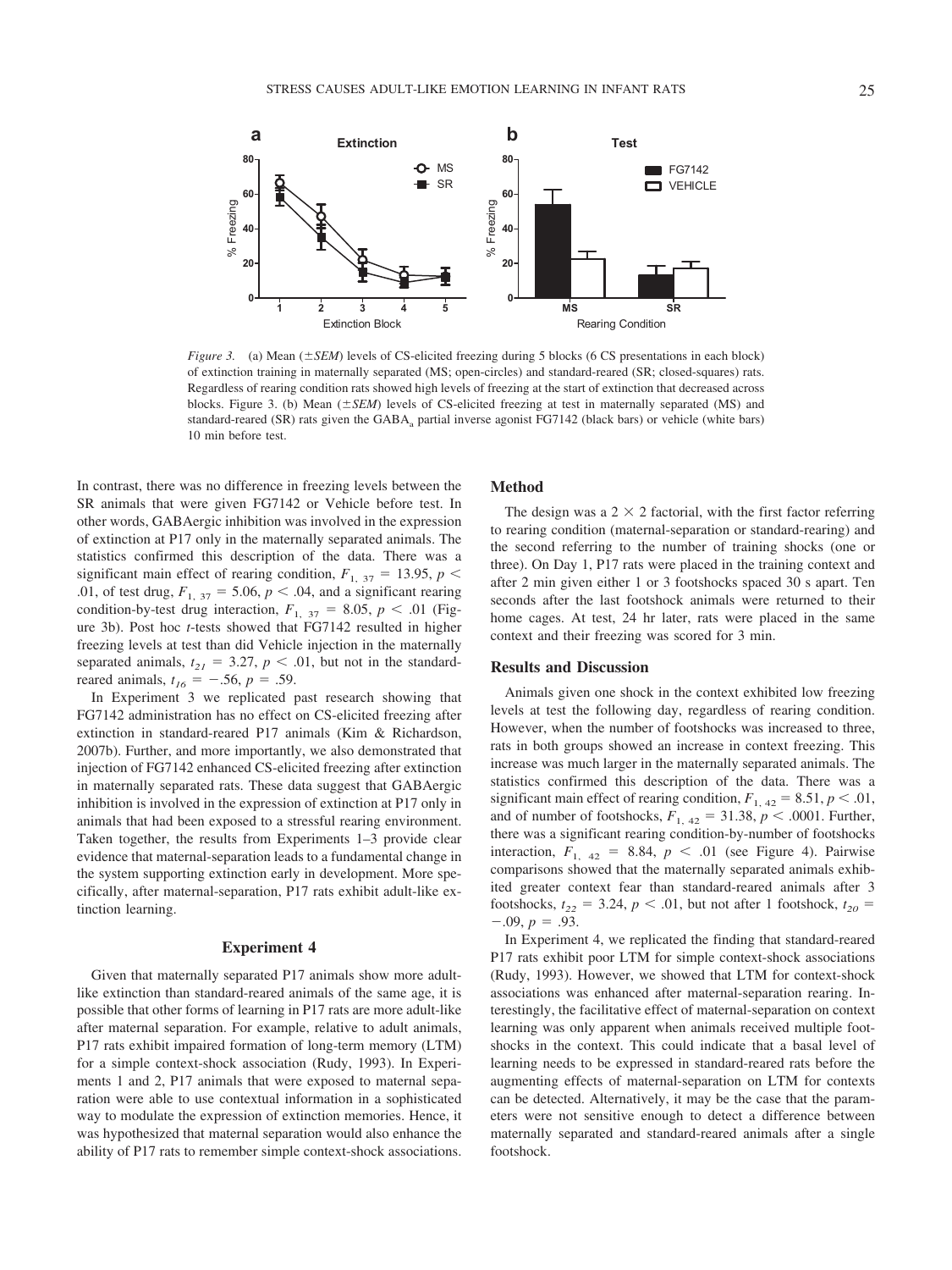

*Figure 4.* Mean  $(\pm SEM)$  levels of freezing to the context in maternally separated (MS; open-circles) and standard-reared (SR; closed-squares) rats at test. During training rats received either 1 or 3 footshocks. Rats from both rearing conditions show higher levels of freezing to the context after 3 footshocks than after 1 footshock. Maternally separated rats show a greater level of freezing to the context than do the standard-reared rats after 3 footshocks.

#### **Experiment 5**

Experiments 1-4 showed that maternally separated rats are more prone to exhibit fear relapse after extinction at P17 and have better LTM for a shock-associated context. These results are likely because of maternal separation accelerating the functional development of neural structures and neurotransmitter systems involved in extinction and context learning. An alternative possibility, however, is that maternal separation causes rats to become more sensitive to footshock—leading to greater conditioned fear and more relapse. Thus, Experiment 5 tested shock sensitivity in maternally separated and standard-reared rats.

# **Method**

Rats were placed in the experimental chamber and after 20 s were exposed to a maximum of 32 footshocks (each 1 s in duration) increasing in intensity from 0.15 to 0.3 mA. Each shock was separated by 3 s and the intensity increased by 0.01 mA every second shock. The thresholds for three behavioral responses to shock were recorded by an observer who was blind to the rearing condition of the animals. *Flinching* was defined as a sudden, brief muscle contraction that did not involve locomotion. *Shuffling* was defined as a more pronounced movement involving locomotion. *Vocalization* was defined as an audible vocalization made by the animal upon presentation of the footshock. Thresholds were defined as the lowest shock intensity at which the response was exhibited. Testing was terminated when the thresholds for all three responses was determined. The data were analyzed as a two-group repeated measures design where the two groups referred to the rearing condition of the animals (maternal-separation or standardrearing) and the repeated measure was the threshold for each behavioral response to shock (flinching, shuffling, and vocalization).

# **Results and Discussion**

Rearing condition had no effect on footshock sensitivity in P17 rats. There was a significant effect of behavior,  $F_{2, 20} = 12.62$ ,  $p <$ 

.0001, where the threshold was lowest for flinch, intermediate for vocalization, and highest for shuffle. No other main effects or interactions were significant (largest  $F < 1$ ). See Table 2 for mean  $(\pm SEM)$  threshold for each behavioral response to shock.

## **General Discussion**

The results of this study demonstrate that a potent stressor applied in the early postnatal period, maternal-separation, results in a precocious transition from the infant, relapse-resistant, "erasure" extinction system to the adult, relapse-prone, "new learning" extinction system. This early developmental switch resulted in premature emergence of stress- and context-mediated relapse following extinction learning, as well as early integration of GABAergic inhibition in the expression of extinction. Additionally, our results show that maternal-separation enhanced LTM for a context in P17 rats. Finally, these effects were not the result of maternalseparation increasing the rat's sensitivity to footshock.

A number of recent studies have examined the occurrence of relapse behaviors in standard-reared P17 animals (for review see Kim & Richardson, 2010). In all of those studies, extinction at P17 was found to result in a robust reduction in fear, which was resistant to relapse. Indeed, it has been suggested that the fear reduction exhibited by P17 animals during extinction may actually reflect the erasure of fear memories (Gogolla et al., 2009; Kim & Richardson, 2008). In the current study, we replicated the finding that standard-reared P17 animals use an erasure-like mechanism during fear extinction—resulting in low relapse of extinguished fear. Further, and more importantly, we showed that a very simple early life environmental manipulation (maternalseparation) caused a dramatic shift in the mechanism by which P17 rats extinguished fear. Specifically, the occurrence of context-, stress-, and GABA-mediated fear relapse in maternally separated P17 animals suggests that maternal-separation caused an early developmental switch from an erasure-like (relapse-resistant) extinction system to a new-learning (relapse-prone) extinction system. Further, this manipulation also led to enhanced LTM for a shocked context at P17. Although the exact mechanisms supporting the observed early developmental shift in extinction learning and context memory are presently unknown, one hypothesis is that maternal separation may accelerate the development of the brain structures critical for these functions (i.e., the amygdala, PFC, and hippocampus; but see Rudy, 2009 for limitations to hippocampal involvement in context conditioning). Indeed, maturation of these structures, both at the cellular and systems level, coincides with termination of the critical period for erasure-like extinction and the development of adult-like contextual fear memory (Bronzino, Abu-Hasaballah, Austin-LaFrance, & Morgane, 1994; Gogolla et al., 2009; Rudy, 1993; VanEden & Uylings, 1985). Hence, it is

#### Table 2

*Mean (SEM) Thresholds (mA) for Shock-Elicited Flinching, Vocalization, and Shuffling in Maternally-Separated and Standard-Reared Rats*

| Group                | Flinching  | Vocalization | Shuffling  |
|----------------------|------------|--------------|------------|
| Maternally separated | 0.16(0.01) | 0.18(0.00)   | 0.23(0.02) |
| Standard reared      | 0.17(0.00) | 0.20(0.02)   | 0.22(0.02) |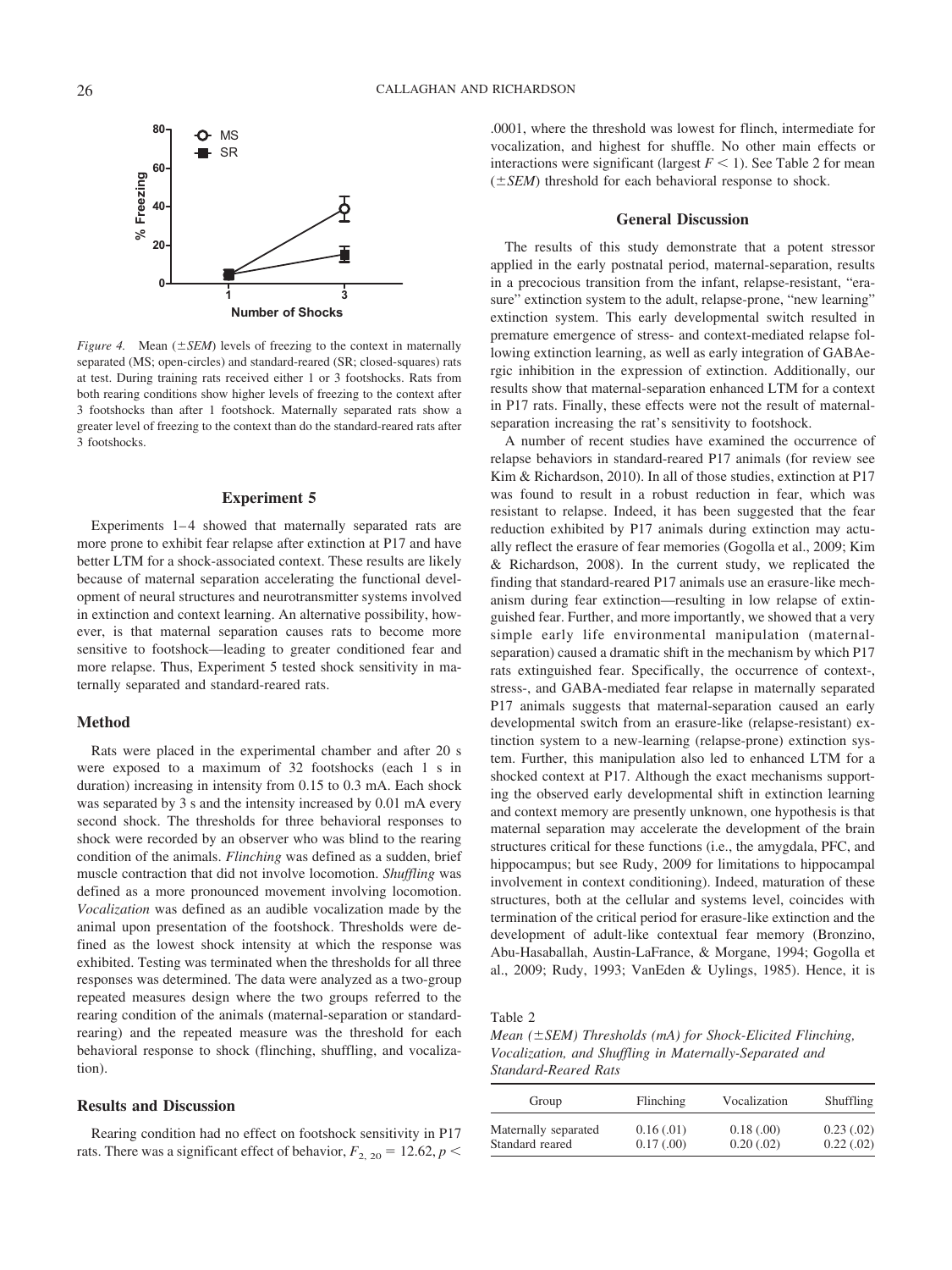possible that by accelerating the maturation of those regions required for flexible fear responding, stress prepares young animals at risk to behave more cautiously toward ambiguous cues and fear signals in the environment (i.e., to exhibit stronger context fear and greater relapse of extinguished fear).

One alternative explanation for our results is that handling cues alone may have been sufficient to cause the early transition in fear and extinction learning seen in maternally separated animals. Indeed, previous studies have shown that P18-30 animals, handled for 15 min per day from P1-15, have better LTM for a context associated with a footshock (Beane, Cole, Spencer, & Rudy, 2002). However, in our experiments, standard-reared animals were exposed to the same handling cues as maternally separated animals. However, the standard-reared animals did not exhibit the early transition in fear and extinction learning. In fact, the low levels of freezing seen in our standard-reared animals following contextual conditioning and extinction training are consistent with previous data using nonhandled P17 rats (e.g., Kim & Richardson, 2007a, 2007b; Rudy, 1993). Hence, it is unlikely that the enhanced performance seen in our maternally separated animals can be attributed to the handling they experienced.

Previous studies have also shown that different early life conditions can affect the emergence of adult-like fear and extinction learning. For example, environmental enrichment has been shown to enhance LTM for a context in P18 rats (Woodcock & Richardson, 2000). In addition, chronic injections of fibroblast growth factor-2 (FGF2) across early postnatal life (P1-5) have been shown to enhance LTM for contexts and to increase context-mediated relapse of extinguished fear in P17 rats (Graham & Richardson, 2010). It may be that similar mechanism(s) mediate the enhancement of long-term contextual memory and emergence of adult-like extinction in P17 rats exposed to these various early life manipulations. Interestingly, in a previous study (that used the same maternal separation paradigm used here) it was found that maternal-separation caused a transient increase in BDNF mRNA in the hippocampus and PFC of P17 rats (Roceri et al., 2004). BDNF facilitates hippocampal long-term potentiation and enhances spatial learning in mice (Linnarsson, Björklund, & Ernfors, 1997). Further, transgenic mice overexpressing BDNF show accelerated development of visual acuity and intracortical GABAmediated inhibition (see Berardi, Pizzorusso, Ratto, & Maffei, 2003). Hence, the contextual-modulation of extinction, enhanced contextual long-term memory, and early integration of GABAergic inhibition in extinction expression seen in maternally separated P17 rats may have been mediated by a BDNF-dependent mechanism. If this is correct, then we might expect to see impairment in contextual learning abilities in adult maternally separated rats as these animals have been shown to have lower hippocampal BDNF mRNA levels (Roceri et al., 2004). Indeed, in a recent study that examined this issue, acquisition of a context-shock association was found to be slower in adult rats exposed to maternal-separation early in life (Guijarro et al., 2007).

The fact that maternally separated young rats are more prone to fear relapse following extinction training is of potential relevance to the treatment of anxiety in young persons. Anxiety disorders are one of the most common mental disorders, with 29% of the population in the United States meeting *DSM–IV* criteria for any anxiety disorder at some point in their lives (Kessler et al., 2005). Considering the high comorbidity between psychiatric disorders and adverse early life environments (e.g., Repetti, Taylor, & Seeman, 2002), one potential route to anxiety is through the effects of stress on the developing brain. Although there is a large body of research examining the long-term consequences of early life stress on the adult brain (e.g., Andersen & Teicher, 2004; Ladd, Huot, Thrivikraman, Nemeroff, & Plotsky, 2004; Roth, Lubin, Funk, & Sweatt, 2009), the early life outcomes of stress exposure have only recently begun to receive the same attention. As many anxiety disorders manifest early in life (Cartwright-Hatton, McNicol, & Doubleday, 2006; Cicchetti & Toth, 2005; Newman et al., 1996), focusing on the interaction between early life stress and early life fear inhibition could be of significant value. Indeed, such a developmental focus may facilitate the development of more effective treatments for early life anxiety (McEwen, 2000; Pine, Helfinstein, Bar-Haim, Nelson, & Fox, 2009). Importantly, in a recent study that looked at developmental outcomes of chronic stress, previously institutionalized children were shown to exhibit a more adult-like pattern of amygdala activity to fearful over neutral faces than a sample of nonstressed peers, and this precocious pattern of responding was associated with poorer social competence (Tottenham et al., in press). Hence, it is possible that early life stress may hasten limbic system development leading to adverse extinction behavior and poor social development across species.

This study is the first attempt, to our knowledge, to understand how the early life environment of an animal influences its propensity for fear relapse after extinction. Importantly, we have shown that the chronological age of the animal is not the only factor that determines the occurrence of relapse behavior following extinction. Rather, the present research shows that the rearing environment of an animal is a critical factor that determines whether relapse of extinguished fear will be expressed or not. We found that a stressful rearing environment led to offspring that exhibited context-, stress-, and GABA-mediated relapse of extinguished fear at an earlier age than their nonstressed contemporaries. Further, these animals were more prepared to learn about an aversive context. Hence, in addition to early life adversity acting as a potent risk factor for the development of anxiety disorders in young people (Repetti et al., 2002), our research suggests that these young people may be more likely to exhibit relapse after exposure-based treatment for anxiety than their same-aged, nonstressed peers.

#### **References**

- Akirav, I., & Maroun, M. (2007). The role of the medial prefrontal cortex-amygdala circuit in stress effects on the extinction of fear. *Neural Plasticity,* 1–11.
- Andersen, S. L., & Teicher, M. H. (2004). Delayed effects of early stress on hippocampal development. *Neuropsychopharmacology, 29,* 1888 –1893.
- Beane, M. L., Cole, M. A., Spencer, R. L., & Rudy, J. W. (2002). Neonatal handling enhances contextual fear conditioning and alters corticosterone stress responses in young rats. *Hormones and Behavior*, 41, 33-40.
- Berardi, N., Pizzorusso, T., Ratto, G. M., & Maffei, L. (2003). Molecular basis of plasticity in the visual cortex. *Trends in Neurosciences, 26,* 369 –378.
- Bouton, M. E. (2002). Context, ambiguity, and unlearning: Sources of relapse after behavioral extinction. *Biological Psychiatry, 52,* 976 –986.
- Bredy, T. W., Sun, Y. E., & Kobor, M. S. (2009). How the epigenome contributes to the development of psychiatric disorders. *Developmental Psychobiology, 52,* 331–342.
- Bronzino, J. D., Abu-Hasaballah, K., Austin-LaFrance, R. J., & Morgane, P. J. (1994). Maturation of long-term potentiation in the hippocampal dentate gyrus of the freely moving rat. *Hippocampus, 4,* 439 – 446.